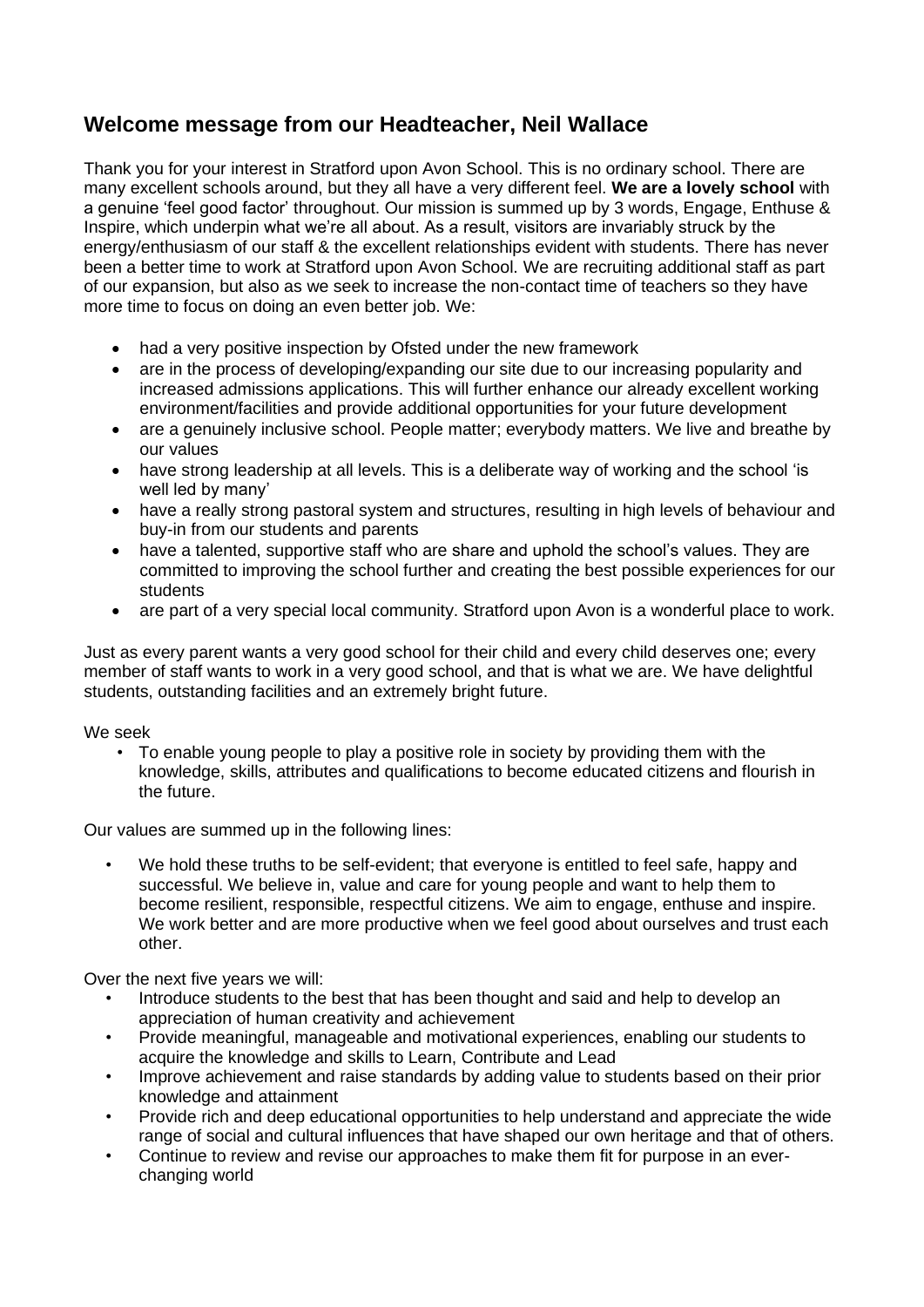• Set a balanced budget which supports investment in teaching and learning, development of facilities and provision of a diverse range of cultural experiences.

Stratford upon Avon School is an 11-18 mixed comprehensive school currently catering for over 1650 students, including approximately 260 in the sixth form. We anticipate having almost 1750 students on roll in September 2021. Our main school buildings and grounds, opened in 2002, have been really well looked after and are constantly improved. We believe that the environment has a significant effect on those who work within and I'm delighted that Warwickshire County Council have approved **£12.8million funding for the expansion of the school**. This is in response to the growing reputation and popularity of the school and anticipated additional house building within the surrounding area. Over the next few years, this would increase our capacity to approximately 2,050 students. There are 3 elements to this exciting news:

- The extension of the school Hall, kitchen and dining facilities (completed Nov 2021).
- The acquisition and development of the adjoining College car park to provide additional space (hopefully operational Sept 2022)
- Provision of additional teaching spaces by extending the front of the main school (hopefully operational Sept 2024)

We are in the process of working with the Local Authority and the architects to progress into detailed design of the development plans.

We believe that youngsters have an innate love of learning and their enthusiasm is ours to nurture and develop. Our job is to **engage, enthuse and inspire**; to create an environment where ordinary people can achieve extraordinary things. We have a talented staff and strong structures that enable people to thrive. Behind the scenes, careful husbandry has meant that the school is in a healthy financial position to enable us to continue to invest in our infrastructure.

Just as our impressive facilities continue to develop, so do our working practices. In March 2016 and November 2019, we were graded '**Good**' by Ofsted. However, the school has continued to improve since then and you will find a very positive atmosphere permeating the school. External examination results show consistently good performance across Years 11 and 13. In a nutshell, our intake comes to us at national average, yet leaves performing better than that and above national average. However, we are not an exam factory and certificates are just one element of educating young people. We take pride in ensuring that our students are very well prepared for the next stage of their education, training or employment. Careers provision is exemplary, and the school has been awarded the gold standard Quality in Careers Award.

There is more to life than Ofsted inspections. However I am nevertheless delighted with the first sentence, indeed the first word, of our latest report: *'Everyone at SuAS is committed to ensuring that pupils feel safe, happy and successful. This is achieved very well*.*'* That feels like a ringing endorsement of the positive culture that is embedded throughout the school.

We are proud to offer the **advantages of a large school** with an array of courses, trips and extra curricular opportunities that few other places can match and hope that is something you might add to. We offer all the traditional academic subjects as you'd expect. Whilst there are ways some schools can manipulate their position in league tables by restricting choice, we offer students a **genuinely wide choice** with some 24 options for GCSE. We promote the so-called EBacc combination for our more academic students, but don't force it. Enabling the right people to do the right courses for the right reason is important to us & helps youngsters succeed.

Despite being a large school, we have systems in place to ensure that it feels like a small school. We have a **split vertical tutoring system** whereby every afternoon students meet in mixed age groups. We have Lower School tutor groups of Years 7-9 and Upper School ones with Years 10-13. This ensures we have 'family feel' that is a feature of the school but allows activities / assemblies / discussions to be more focussed and age appropriate in tutor groups. We work very hard to ensure that a big school has the feel of a small school. Those relationships and pastoral care are really important to us and a strength of the school.